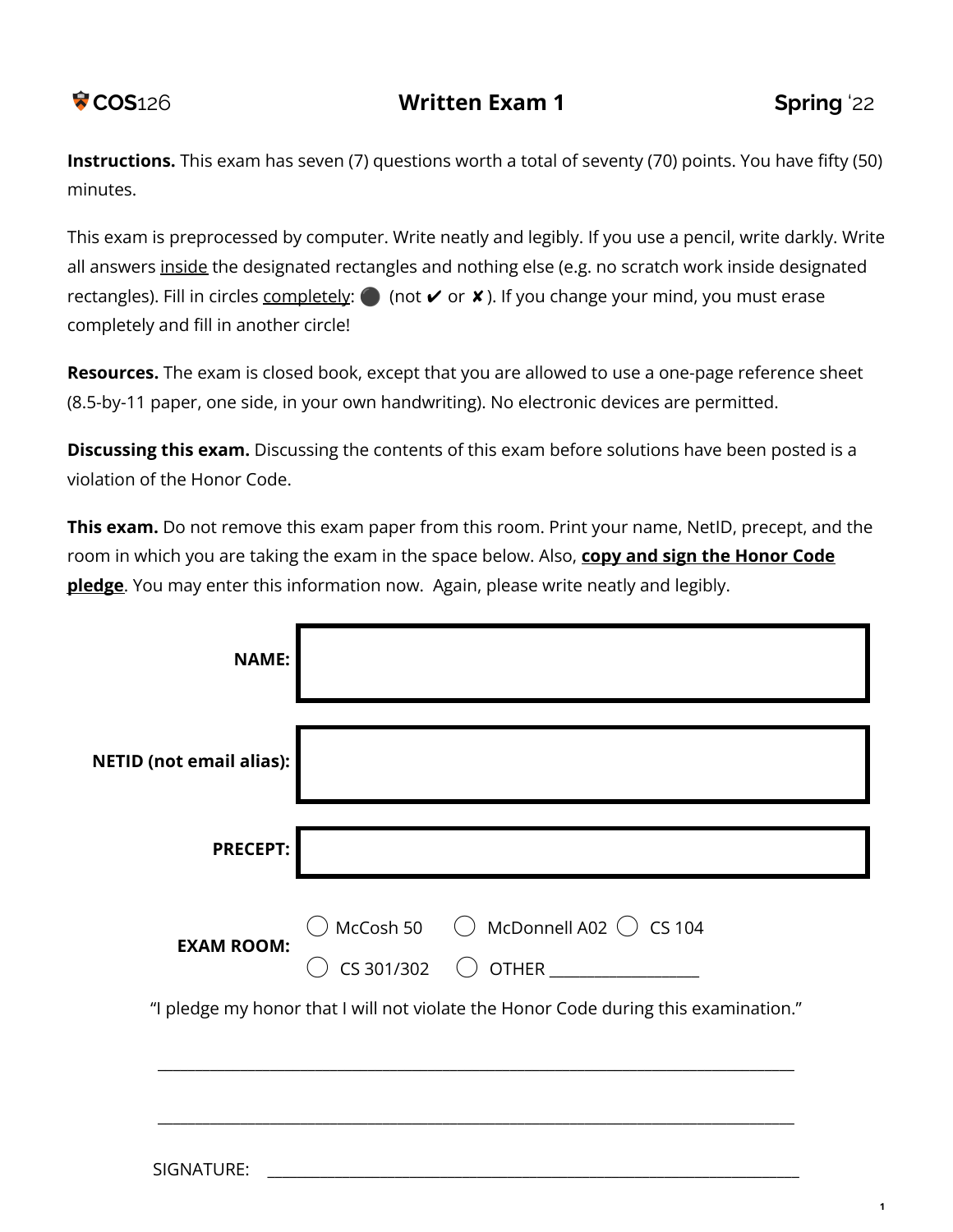Question 1 **Data Types 10** points

For each row, suppose that the expression shown on the left is the sole argument of a StdOut.println() statement. For an example, see row 1: what would be printed if StdOut.println("1"); was executed?

Fill in exactly one circle corresponding to the output or select **ERROR** if a compile- or run-time error will occur. For the last row, note that the ASCII value for the lower-case 'a' is 97.

| <b>Expression</b>          | <b>ERROR</b>  | true false             | 0 | 0.0 | 0.5 | $\mathbf{1}$ | 1.0                        | 1.5                                            | $\overline{2}$              | 2.0       | 2.5                                                            |
|----------------------------|---------------|------------------------|---|-----|-----|--------------|----------------------------|------------------------------------------------|-----------------------------|-----------|----------------------------------------------------------------|
| "1"                        |               |                        |   |     |     |              | $\left($                   | $\begin{pmatrix} 1 & 1 \\ 1 & 1 \end{pmatrix}$ | $\left($                    | $(\quad)$ | $(\ )$                                                         |
| 3 / 2                      | $\mathcal{L}$ |                        |   |     |     |              |                            | $\left($                                       |                             |           | (                                                              |
| $0.5 * 2$                  |               |                        |   |     |     |              |                            |                                                |                             |           | $\left(\begin{array}{c} \lambda \\ \lambda \end{array}\right)$ |
| $(double)$ 5 % 2           |               |                        |   |     |     |              |                            |                                                |                             |           | (                                                              |
| Math.max(0, 2, 1)          |               |                        |   |     |     |              |                            |                                                |                             |           | (                                                              |
| $2 + "." + 5$              | $\mathcal{L}$ |                        |   |     |     |              | $\mathbf{C}(\mathbb{R}^d)$ | ( )                                            | $\mathcal{C}^{\mathcal{A}}$ |           | $\bigcirc$                                                     |
| Integer.parseInt("2.5")    | $\bigcirc$    | $\left( \quad \right)$ |   |     |     |              |                            | $\begin{pmatrix} 1 & 1 \\ 1 & 1 \end{pmatrix}$ | $\mathcal{L}$               |           | (                                                              |
| (int) "1.5"                |               |                        |   |     |     |              |                            | $\left($                                       |                             |           | $\binom{2}{1}$                                                 |
| $3 \ge 2 \le 4$            |               |                        |   |     |     |              |                            |                                                |                             |           | (                                                              |
| $!(1 \le 2)$ && $(3 != 4)$ | $(\Box$       |                        |   |     |     |              |                            |                                                |                             |           | (                                                              |
| $(int) 'a' - 97.0$         |               |                        |   |     |     |              |                            |                                                |                             |           | $\left($ $\right)$                                             |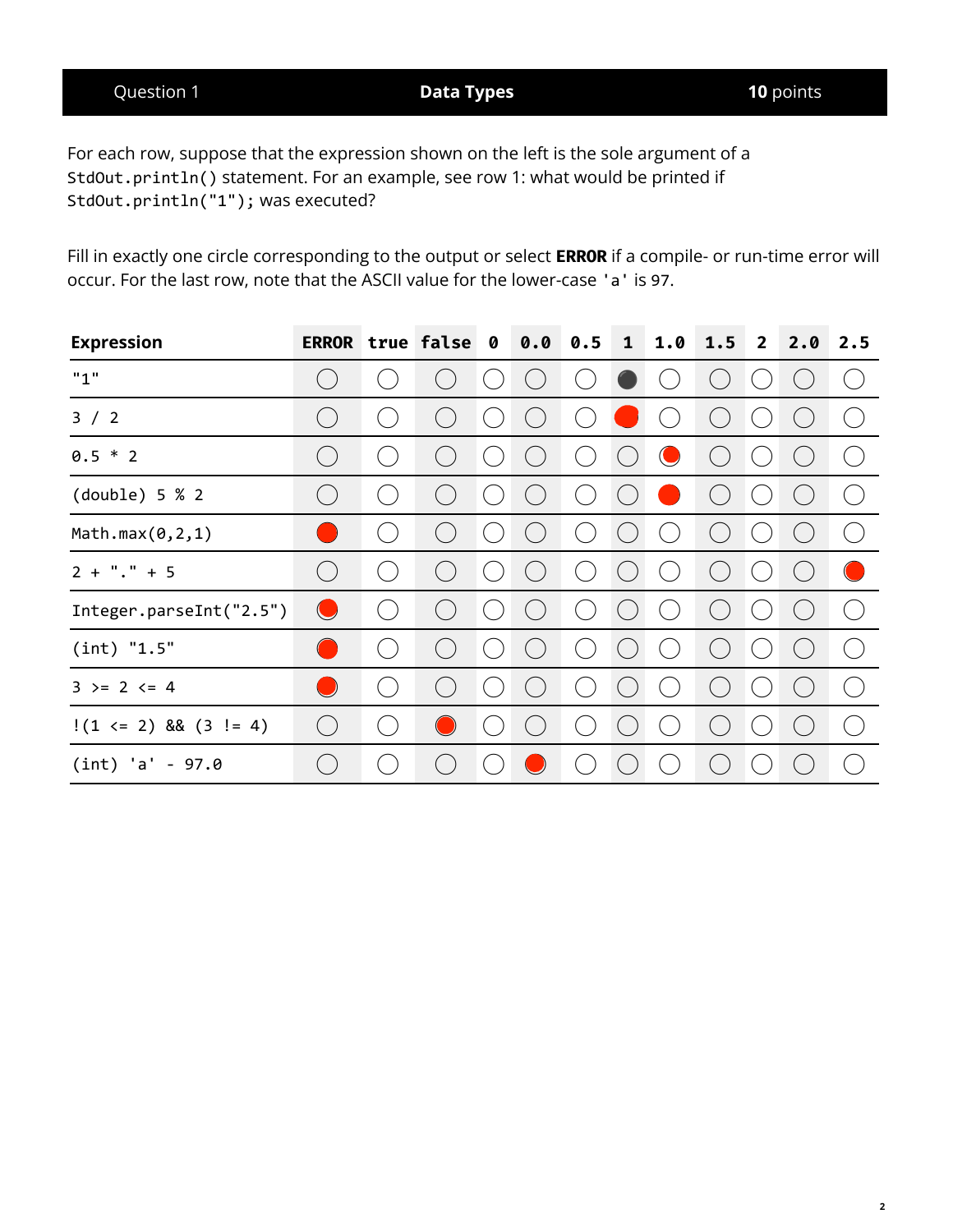In each row below, fill in exactly one circle for the letter corresponding to the best-matching description of that part of the program. You may use each letter once, more than once, or not all.



**A** – API definition **B** – API function call **C** – array index **D** – conditional statement **E** – transfers control to caller **F** – function argument **G** – function signature **H** – increment statement **I** – initialization statement **J** – declaration statement **K** – specifies the return type of the function **L** – denotes that other programs can call this function

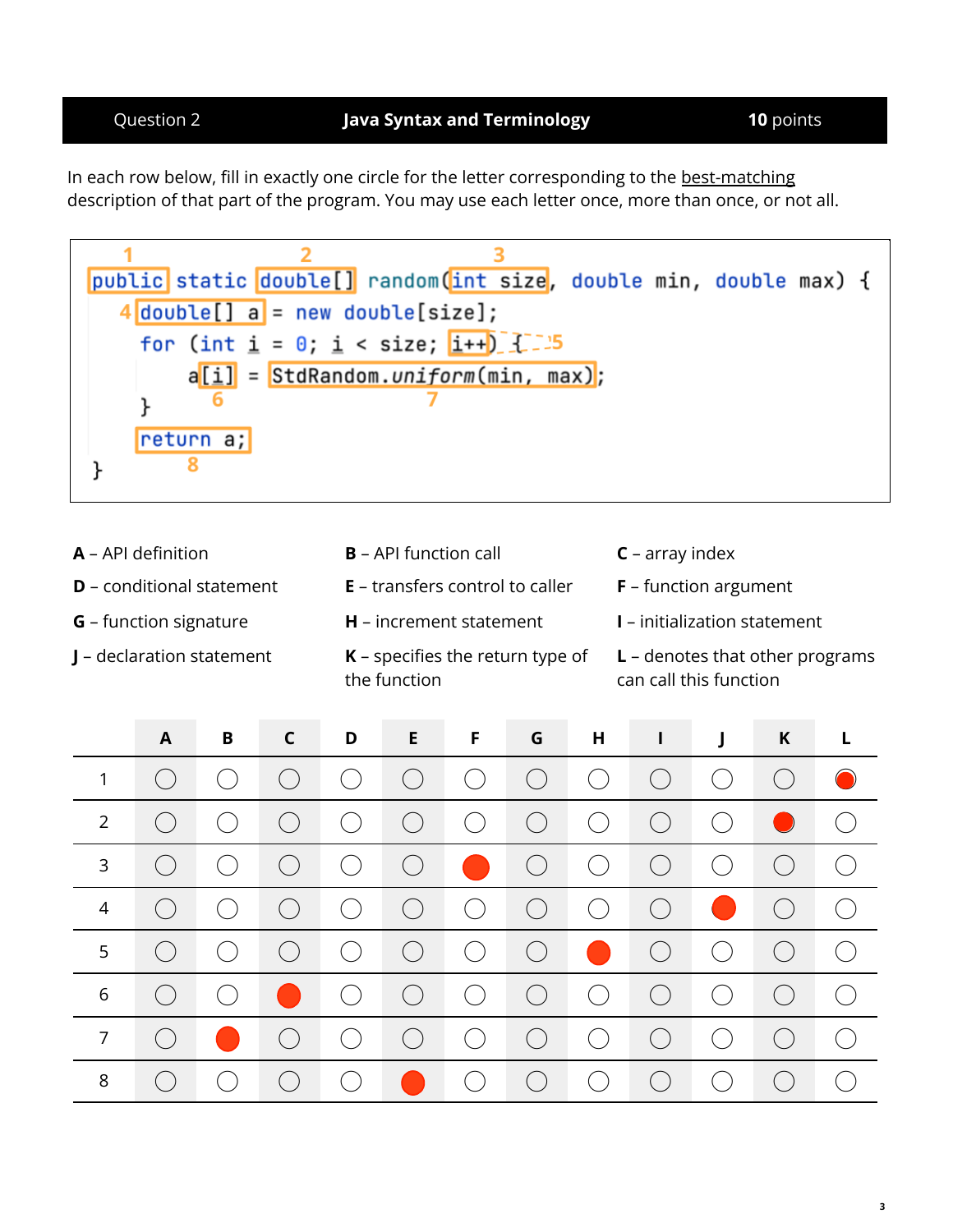# Question 3 **Conditionals and Loops 10** points

Consider this incomplete program – with blanks **A**, **B**, and **C**:

```
1
2
3
4
5
6
7
8
9
10
11
12
13
    public class Q3 {
      public static void main(String[] args) {
         int n = \_A;
         int sum = 0;for ( B ) {
             if ( C )
                sum++;
             else
                sum--;
         }
           StdOut.println(sum);
       }
   }
```
For each row in the last table, suppose you complete the program by inserting the given value of n (first column) into blank **A** on line 3**,** the for loop header (second column; i.e. *<initialize>; <boolean expression>; <increment>*) into blank **B** on line 5 and the boolean expression (third column) into blank **C** on line 6.

In the last column, write the output of the program. If the program will never terminate, write **NONE**.

| We recommend that you trace this program by creating           |
|----------------------------------------------------------------|
| and filling in a table that at least keeps track of the        |
| following: the value of $x$ , the boolean expression on line 6 |
| (C), and the change to sum that occurs for each iteration      |
| of the loop (you may want to keep track of more                |
| information).                                                  |

| X | Value of C | <b>Change to sum</b> |
|---|------------|----------------------|
| Ø | true       | +1                   |
|   | false      | -1                   |
| 2 | true       | $+1$                 |
|   |            | $sum = 1$            |

For an example, see the tracing table on the right for row 1 in the below table.

| Value of n (A) | Loop Header (B)                    | <b>Boolean Expression (C)</b> | Output |
|----------------|------------------------------------|-------------------------------|--------|
| 3              | int $x = 0$ ; $x < n$ ; $x++$      | $x % 2 == 0$                  | 1      |
| $\overline{4}$ | int $x = 0$ ; $x < n$ ; $x++$      | $x % 3 != 1$                  |        |
| 5              | int $x = 1$ ; $x < n$ ; $x * = 2$  | $x * 2 < n$                   | -1     |
| 4              | int $x = 1$ ; $x % n != 1$ ; $x++$ | $x % 4 == 0$                  |        |
| 12             | int $x = 0$ ; $x < n$ ; $x * = 3$  | $x % 2 == 0$                  |        |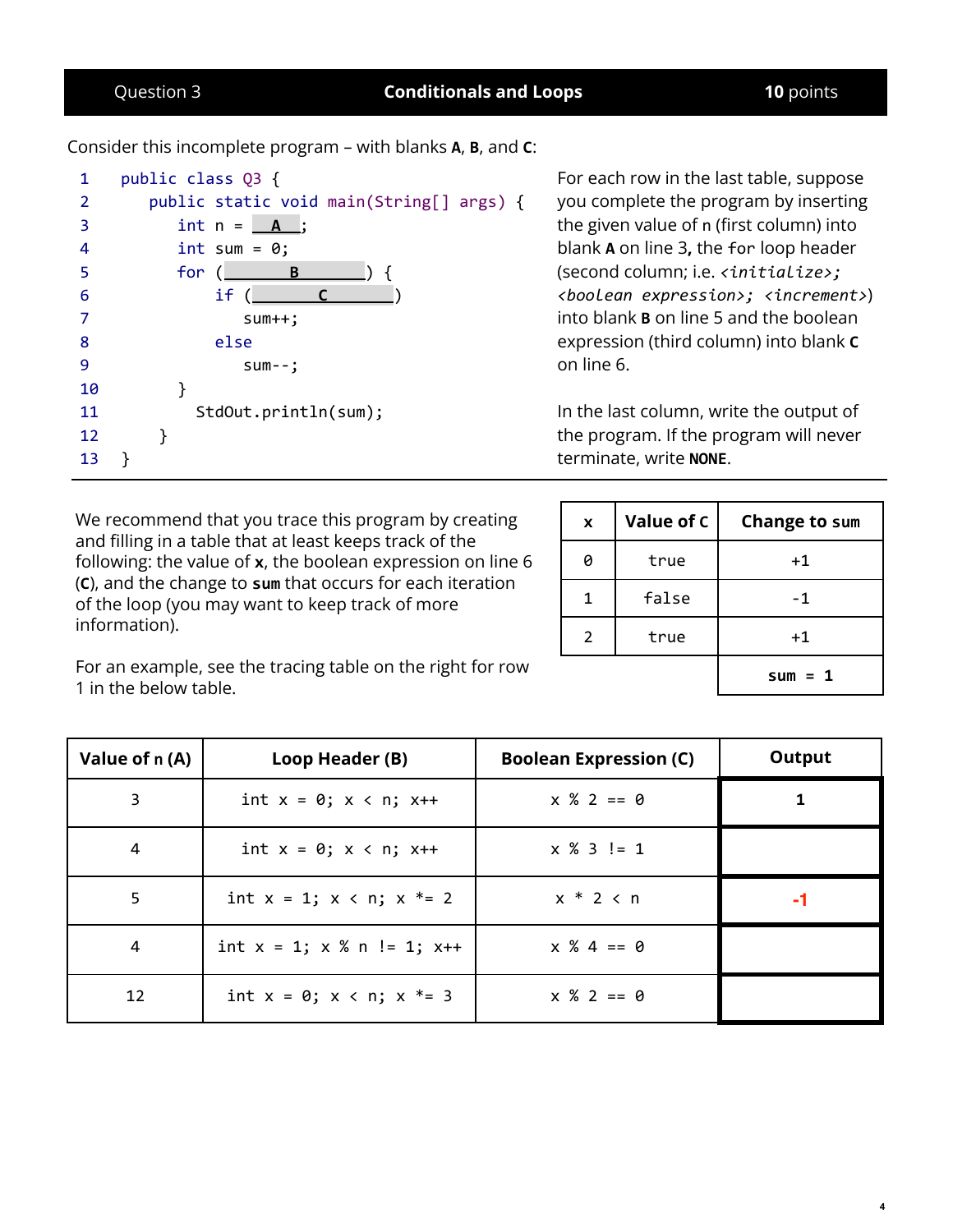# **Part A**

Determine whether each of the following lines of code triggers an error (i.e. a compile- or run-time error) or if it compiles and runs successfully (i.e., **NO ERROR**).

|                                                        | <b>ERROR</b> | <b>NO ERROR</b> |
|--------------------------------------------------------|--------------|-----------------|
| $double[] a = new int[10];$                            |              |                 |
| $int[3]$ b = new $int[3]$ ;                            |              |                 |
| int[][] $c = \{\{1,2,3\}, \{4, 5, 6\}, \{7, 8, 9\}\};$ |              |                 |
| int[] $d = \{1, 2, 3\}$ ; int $x = d[3]$ ;             |              |                 |
| int[] $e = \{1, 2, 3\}$ ; int[] $h = e$ ;              |              |                 |
| $int[]$ $f = new int[10]$ ;                            |              |                 |

# **Part B**

Consider the following array of length N, where the values 1, 2, 3 are repeated multiple times:

int[] arr = {1, 2, 3, 1, 2, 3, …, 1, 2, 3, 1, 2, 3};

Fill in the circle corresponding to the value for each expression. If evaluating the expression would produce a compile- or run-time error, fill in the circle labeled **ERROR**.

| <b>Expression</b> | <b>ERROR</b> | $\overline{2}$ | 3 |
|-------------------|--------------|----------------|---|
| arr[2]            |              |                |   |
| $arr[N-3]$        |              |                |   |
| arr[N]            |              |                |   |
| $arr[-1]$         |              |                |   |
| $arr[arr[N-2]]$   |              |                |   |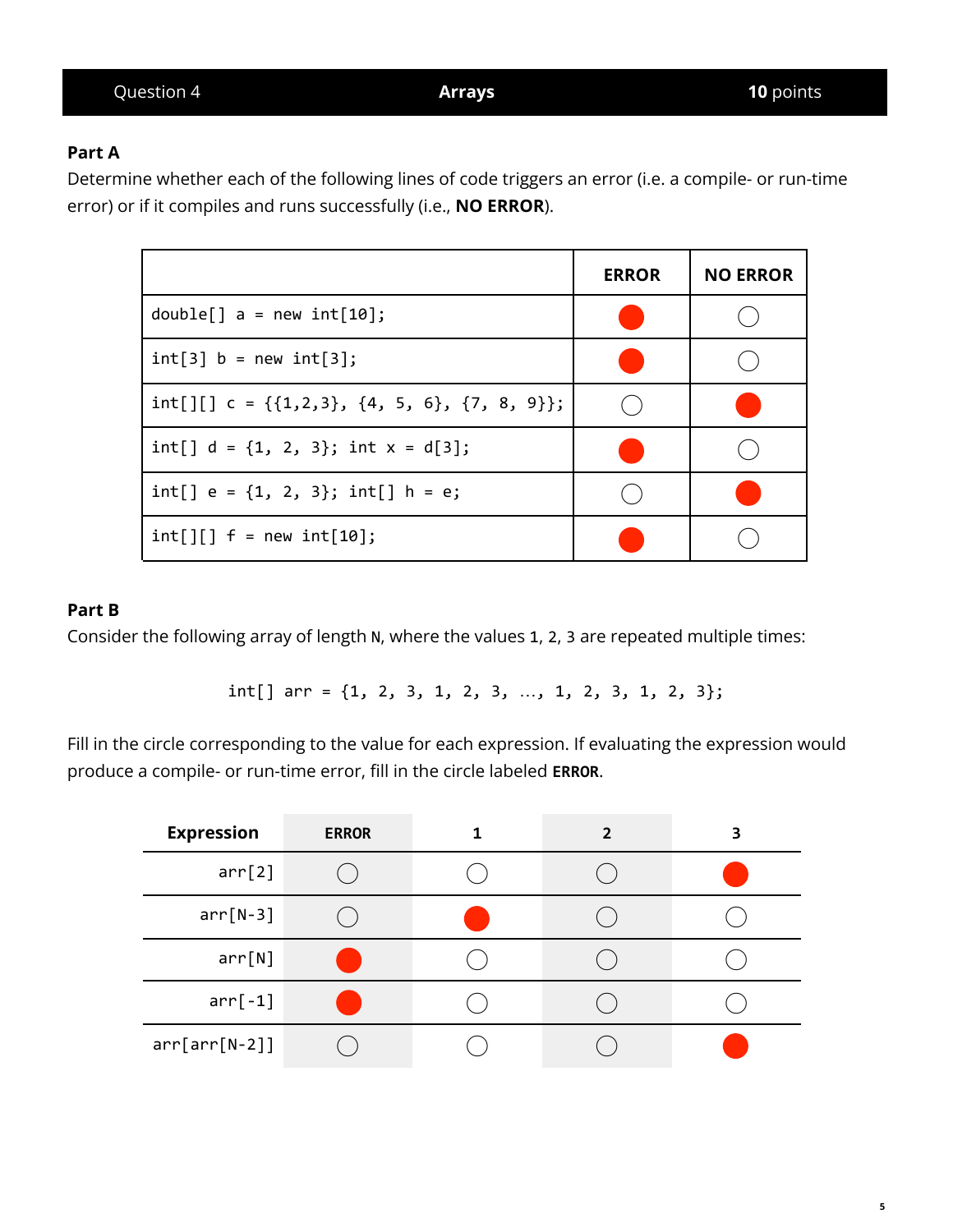Consider the following program:

```
1
public class Q5 {
2
3
4
5
6
}
      public static void main(String[] args) {
a. The file in.txt contains only a single
          int n = \text{StdIn}.\text{readInt}();
          StdOut.println(n + 2);
      }
```
Assume the following:

- number **2**.
- b. Before running each command, assume that the file out. txt does not exist.
- c. If keyboard input is needed, you will type the number **3** and press the <Enter> key.

Complete the table. **Y** denotes yes and **N** denotes no. For the **ERROR** column, if the command results in an error, select **Y** and leave the rest of the row blank; otherwise, select **N** and complete the rest of the row. For the second to last column about out.txt, write the output that will be redirected to out.txt; if out.txt is not created, write **NONE**. For the last column about printed output, write the output that will be printed to the terminal; if nothing will be printed write **NONE**. For brevity, we write "java" as a shorthand for "java-introcs".

| Command                              | <b>ERROR</b>                                 | Is keyboard<br>input<br>required?                             | What output<br>will be<br>redirected to<br>out.txt?<br>(write <b>NONE</b><br>if out.txt is<br>not created) | What output<br>(if any) will be<br>printed?<br>(write <b>NONE</b><br>if no output) |
|--------------------------------------|----------------------------------------------|---------------------------------------------------------------|------------------------------------------------------------------------------------------------------------|------------------------------------------------------------------------------------|
| java Q5                              | $Y \bigcirc N$                               | $\bigcirc$ Y $\bigcirc$ N                                     |                                                                                                            |                                                                                    |
| java Q5 < in.txt                     | $Y \bigcirc N$                               | $Y \bigcirc N$<br>( )                                         |                                                                                                            |                                                                                    |
| $in.txt$ > java Q5                   | Y()N                                         | $\bigcirc$ Y $\bigcirc$ N                                     |                                                                                                            |                                                                                    |
| java Q5   java Q5   java Q5          | N<br>Y()                                     | $\bigcirc$ Y $\bigcirc$ N                                     |                                                                                                            |                                                                                    |
| java $Q5 \leq in.txt$ > out.txt      | Y()N                                         | $Y \bigcirc N$<br>$\left(\begin{array}{c} \end{array}\right)$ |                                                                                                            |                                                                                    |
| java Q5 < in.txt > out.txt   java Q5 | N<br>$\mathsf{Y}\left(\cdot\right)$<br>$($ ) | $Y \bigcirc N$<br>$($ )                                       |                                                                                                            |                                                                                    |
| java Q5 < in.txt   java Q5 > out.txt | N<br>$\left($                                | N                                                             |                                                                                                            |                                                                                    |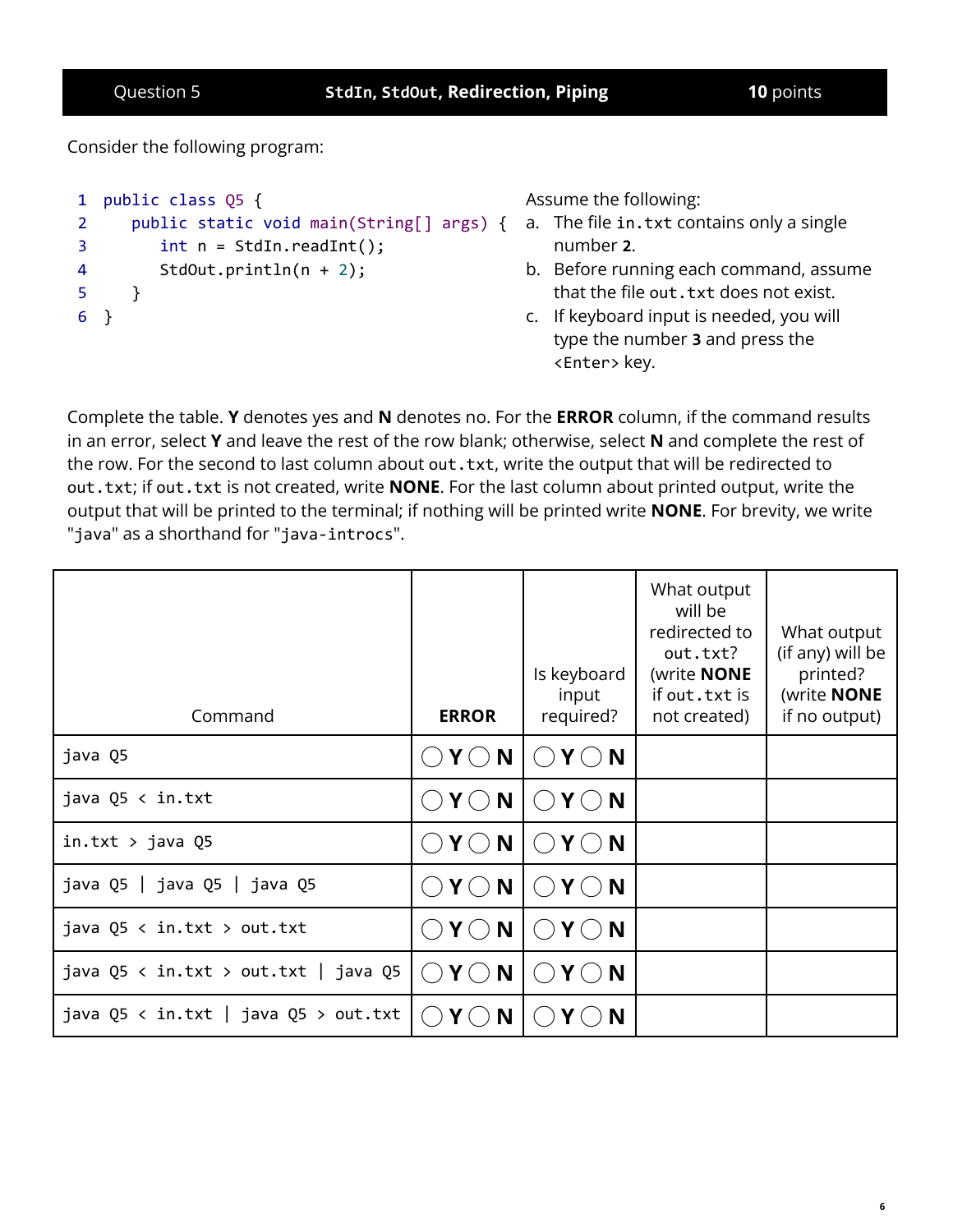Consider the following functions:

```
public static int f(int[] a) {
    int s = 0;
    for (int i = 0; i < a. length; i++) {
        if (i \ 8 \ 2 == 0) \ s += a[i];else s = a[i];}
    return s;
}
public static int g(int[] a) {
    int t = a[0];
    a[0] = a[1];a[1] = t;return f(a);
}
public static int h(int[] a) {
    int[] b = new int[a.length];for (int i = 0; i < b. length; i++) {
        b[i] = a[i] * 2;}
    return f(b);
}
```
Assume that the arrays y and z are defined as follows:

int[]  $y = \{1, 2, 3\};$  $int[] z = {3, 5, 7};$ 

# **Part A**

After evaluating the following function calls, has array y been mutated (i.e. changed)?

| f(y) | N |
|------|---|
| g(y) | N |
| h(y) | N |

### **Part B**

Assume that the arrays y and z are reset to their original values before making each function call. What do the following functions return?

|      | 0 | 1 | $2^{\circ}$ | 3                         | 4               | 5. | 6 | $\overline{7}$ | 8 | 9 | 10 |
|------|---|---|-------------|---------------------------|-----------------|----|---|----------------|---|---|----|
| f(y) |   |   |             |                           |                 |    |   |                |   |   |    |
| f(z) |   |   |             |                           |                 |    |   |                |   |   |    |
| g(y) |   |   |             |                           |                 |    |   |                |   |   |    |
| g(z) |   |   |             |                           |                 |    |   |                |   |   |    |
| h(y) |   |   |             |                           |                 |    |   |                |   |   |    |
| h(z) |   |   |             | $\mathbf{U} = \mathbf{I}$ | <b>Contract</b> |    |   |                |   |   |    |